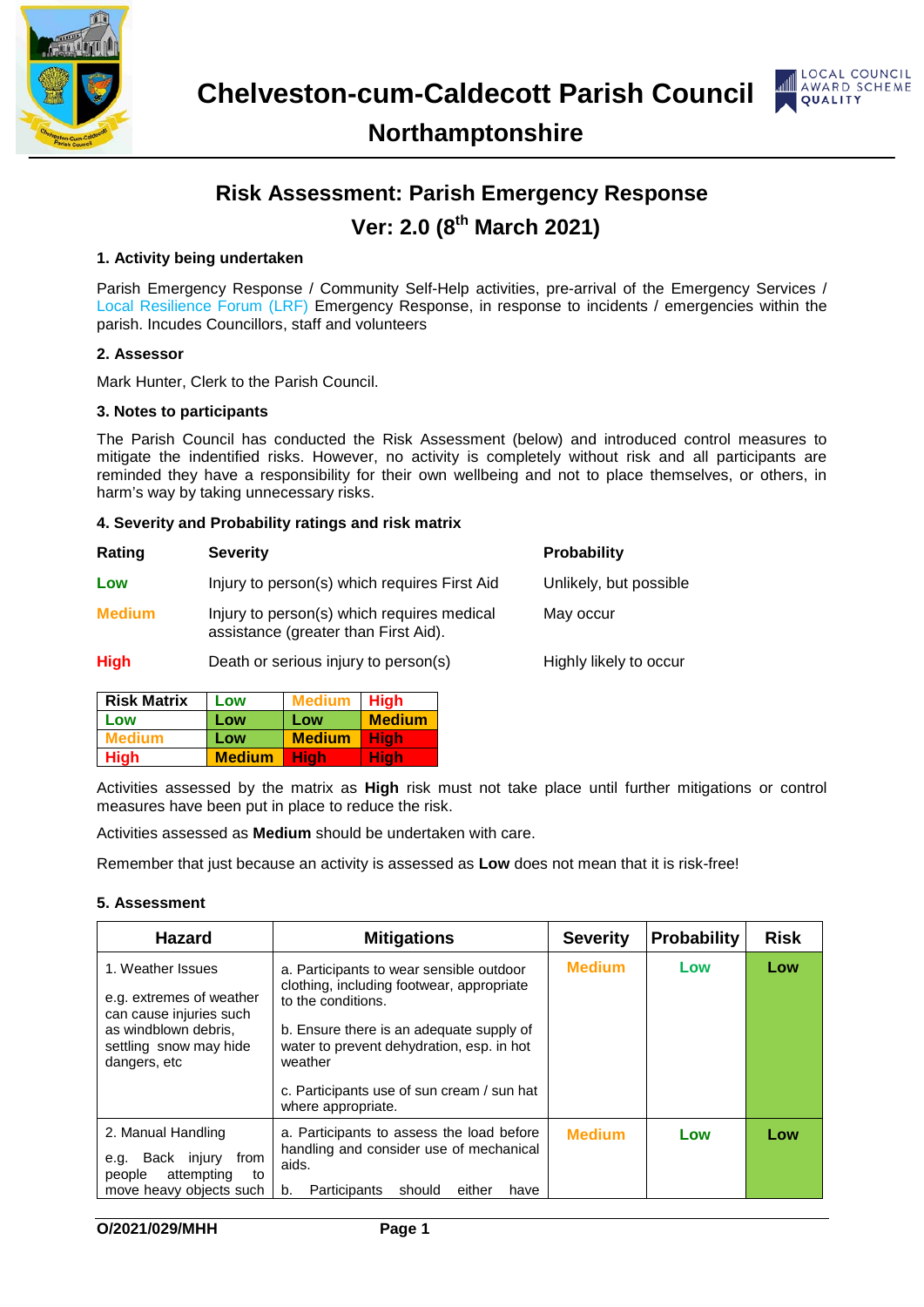



# **Northamptonshire**

| as branches.                                                                                                        | undertaken a manual handling course or<br>be working<br>under the direction of<br>someone who has.<br>c. Participants should wear appropriate<br>clothing including industrial or gardening<br>gloves, trousers and sturdy footwear to<br>protect hands, legs and feet.<br>d. Minimise repetitive bending wherever                                                                                                 |               |               |               |
|---------------------------------------------------------------------------------------------------------------------|--------------------------------------------------------------------------------------------------------------------------------------------------------------------------------------------------------------------------------------------------------------------------------------------------------------------------------------------------------------------------------------------------------------------|---------------|---------------|---------------|
| 3. Mechanical Handling<br>e.g. Injury from<br>machinery.                                                            | possible and take regular breaks.<br>a. Only trained, competent operators<br>(with appropriate certification if required)<br>should operate handling machinery (e.g.<br>farm telehanders, mechanical shovels).<br>b. Operators should exercise caution and                                                                                                                                                         | <b>Medium</b> | Low           | Low           |
| 4. Slips Trips and Falls<br>e.g. Sprained ankle from<br>tripping over footway.                                      | use banksman / lookout(s) to keep<br>bystanders / other participants clear.<br>a. Users to wear strong, sensible footwear<br>with adequate grip - no open-toe footwear<br>allowed.                                                                                                                                                                                                                                 | Low           | Low           | Low           |
| 5. Power Tools<br>e.g. injury from<br>chainsaws, generators                                                         | a. Only trained, competent operators<br>(with appropriate certification if required)<br>should operate power tools (e.g.<br>generators, pumps, chainsaws) and with<br>appropriate Personal Protective<br>Equipment (PPE) (e.g. safety trousers /<br>visor for chainsaw operators).<br>b. Operators should exercise caution and<br>use lookout(s) to keep bystanders / other<br>participants clear.                 | <b>Medium</b> | <b>Medium</b> | <b>Medium</b> |
| 6. Traffic (Vehicle<br>movements)<br>e.g. Fatality or major injury<br>caused by moving vehicle                      | a. Only trained, competent operators<br>(with appropriate licence if required)<br>should operate vehicles (e.g. tractors,<br>4x4's) and exercise extra caution when<br>moving.<br>b. Participants to be provided with High<br>Visibility Vests during low light / night<br>time activities and at any time when<br>working on or adjacent to a highway.<br>c. Torches to be used during low light /<br>night time. | Low           | <b>Medium</b> | Low           |
| 7. Young Persons and<br>lack of awareness<br>e.g. A young person<br>taking unnecessary risks<br>resulting in injury | a. Age plays a big part in the ability to<br>recognise and avoid risk.<br>b. Accordingly, no persons under 18 may<br>take part in Parish Council lead<br>emergency activities.                                                                                                                                                                                                                                     | <b>Medium</b> | Low           | Low           |
| 8. Floods,<br>e.g. water current, hidden<br>dangers under flood<br>water, contamination.                            | a. No participant should enter flood<br>waters greater than ankle deep.<br>b. Participants to wash hands and<br>forearms before eating, drinking, smoking<br>or going to the toilet to avoid waterborne<br>contamination being ingested / inhaled /<br>absorbed.                                                                                                                                                   | <b>Medium</b> | Low           | Low           |